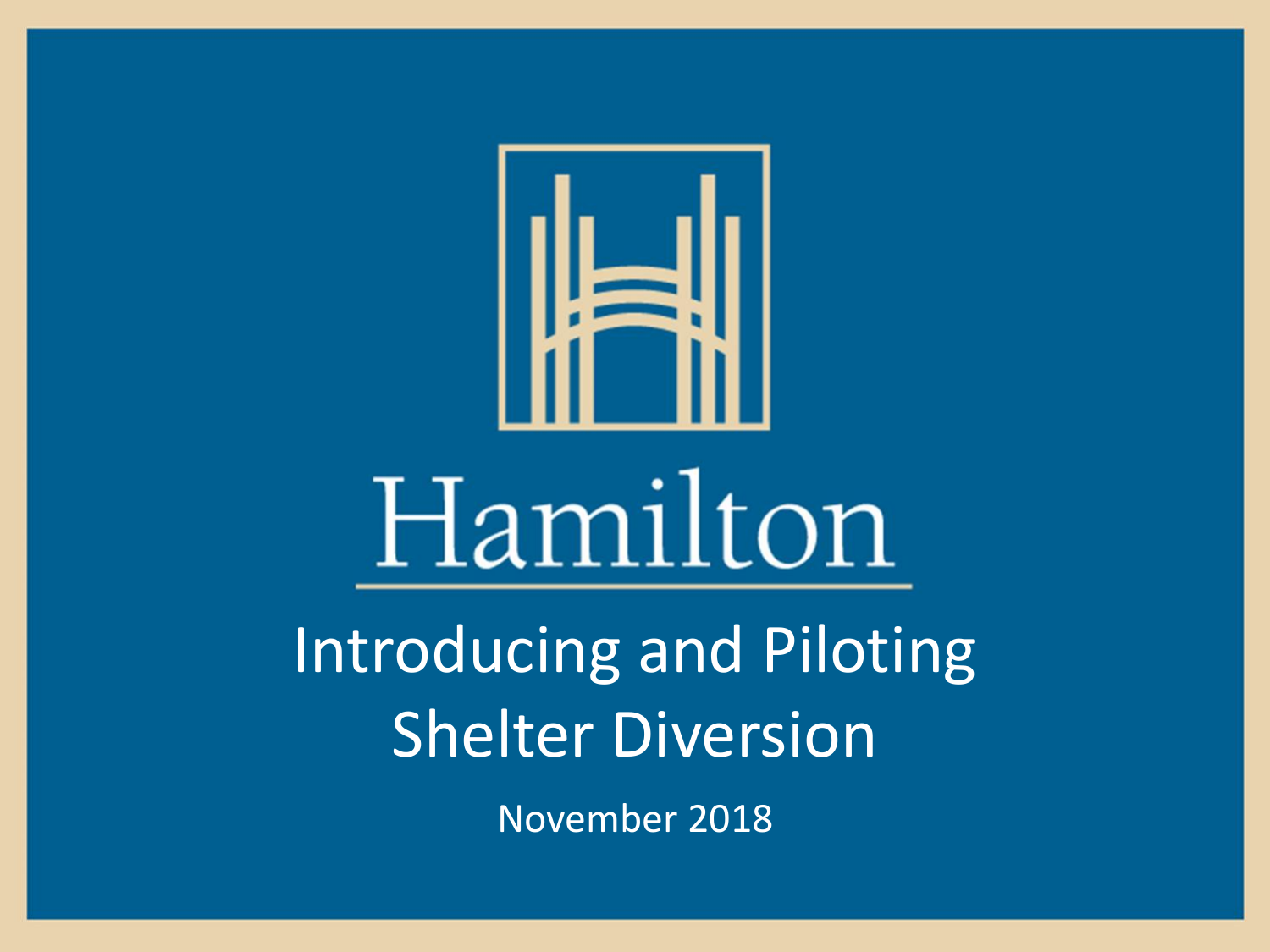## **Shelter Diversion in Hamilton**

✓ Family Centre Shelter Diversion Program ✓ Youth Services Family Mediation Program

# Today's Focus→ Men's Emergency Shelter Diversion Pilot



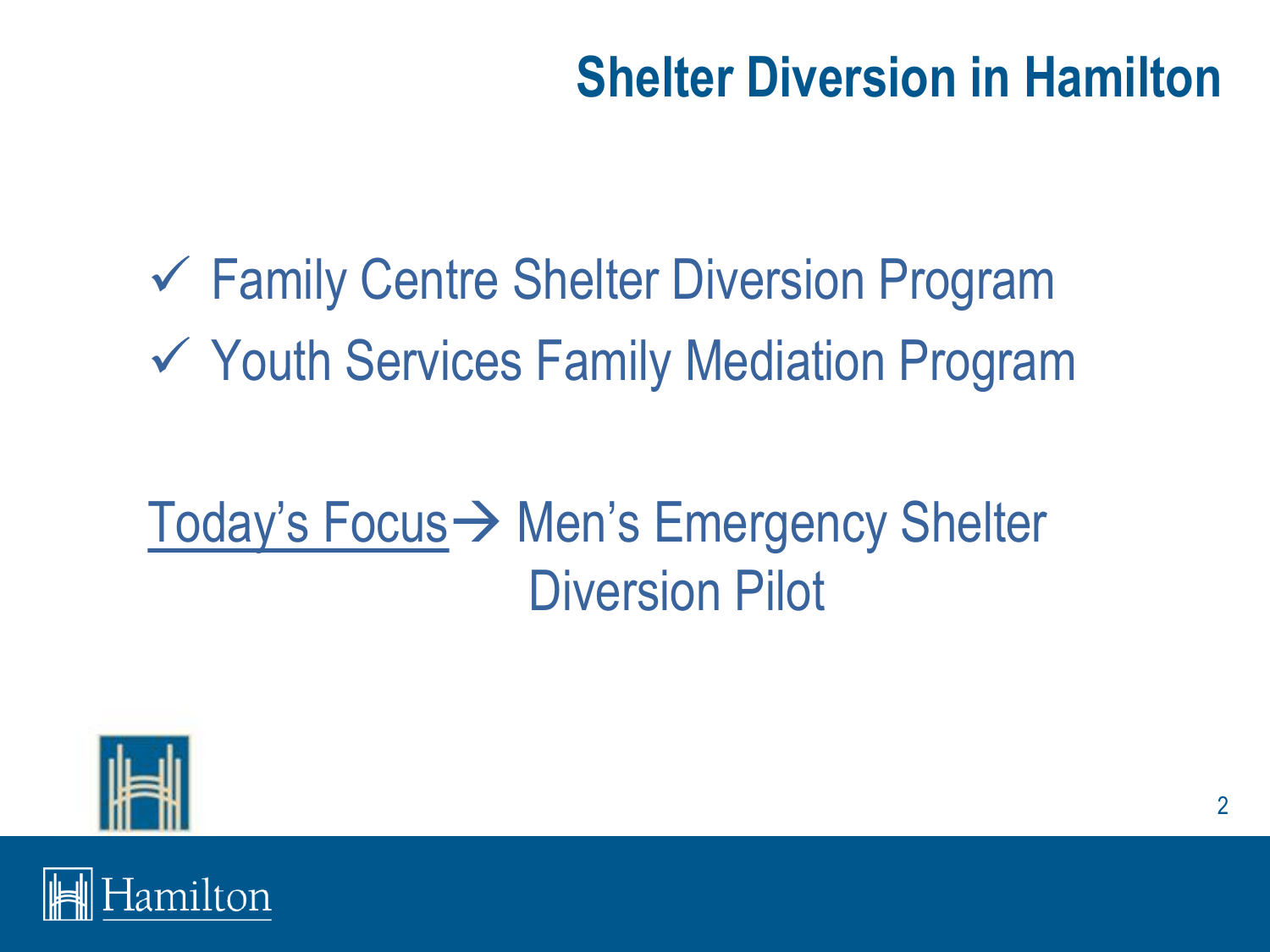# **By-Name Priority List**

➢ Established in November 2017

➢ Real-Time Data about our system



Data highlighted trend in Men's Shelters:

*Large group of men who access shelter for 7 or less days and did not return to the system.*



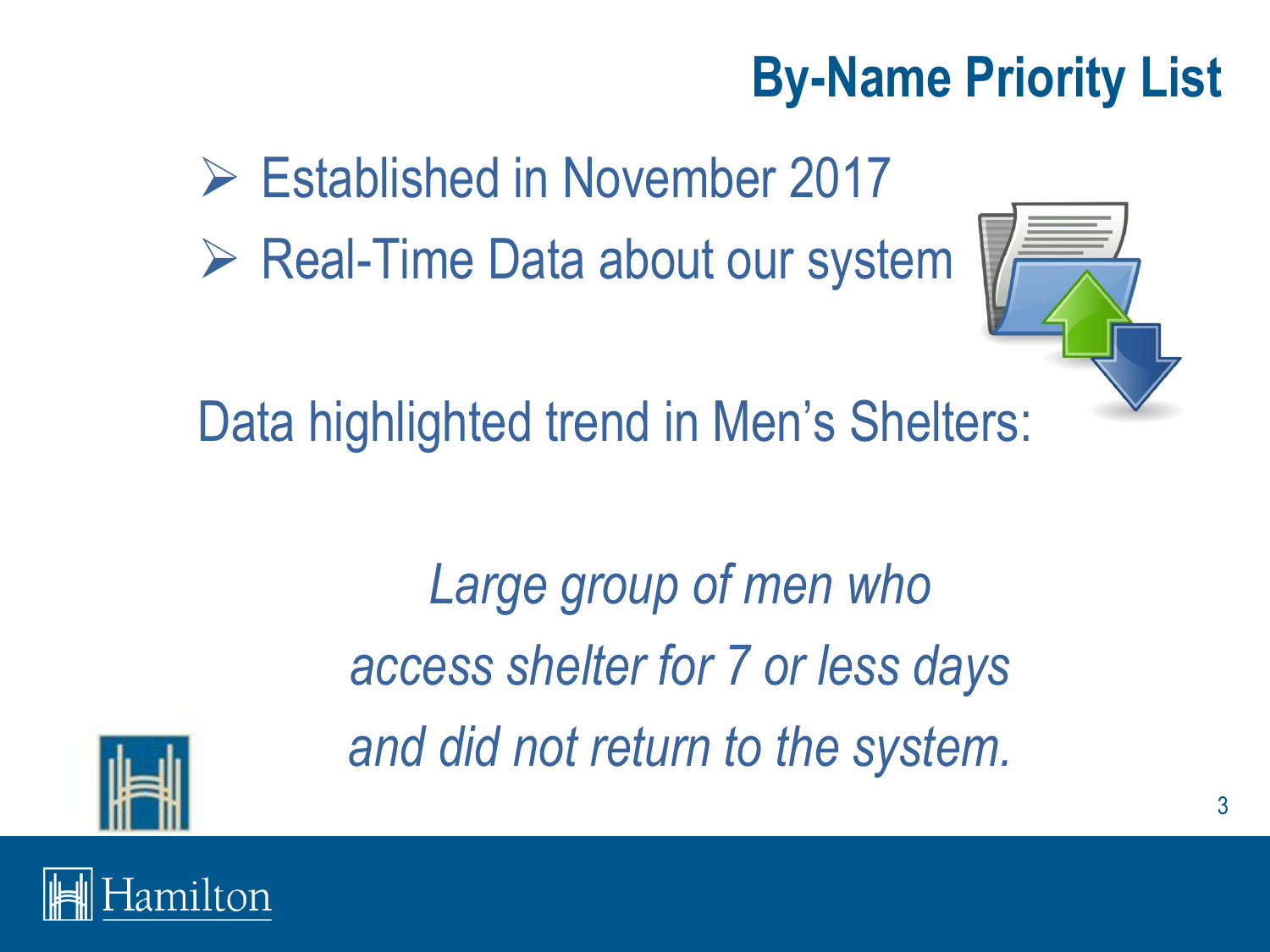#### **The Question**



Would this group of men have needed to access shelter **if a critical-timed intervention** was available?



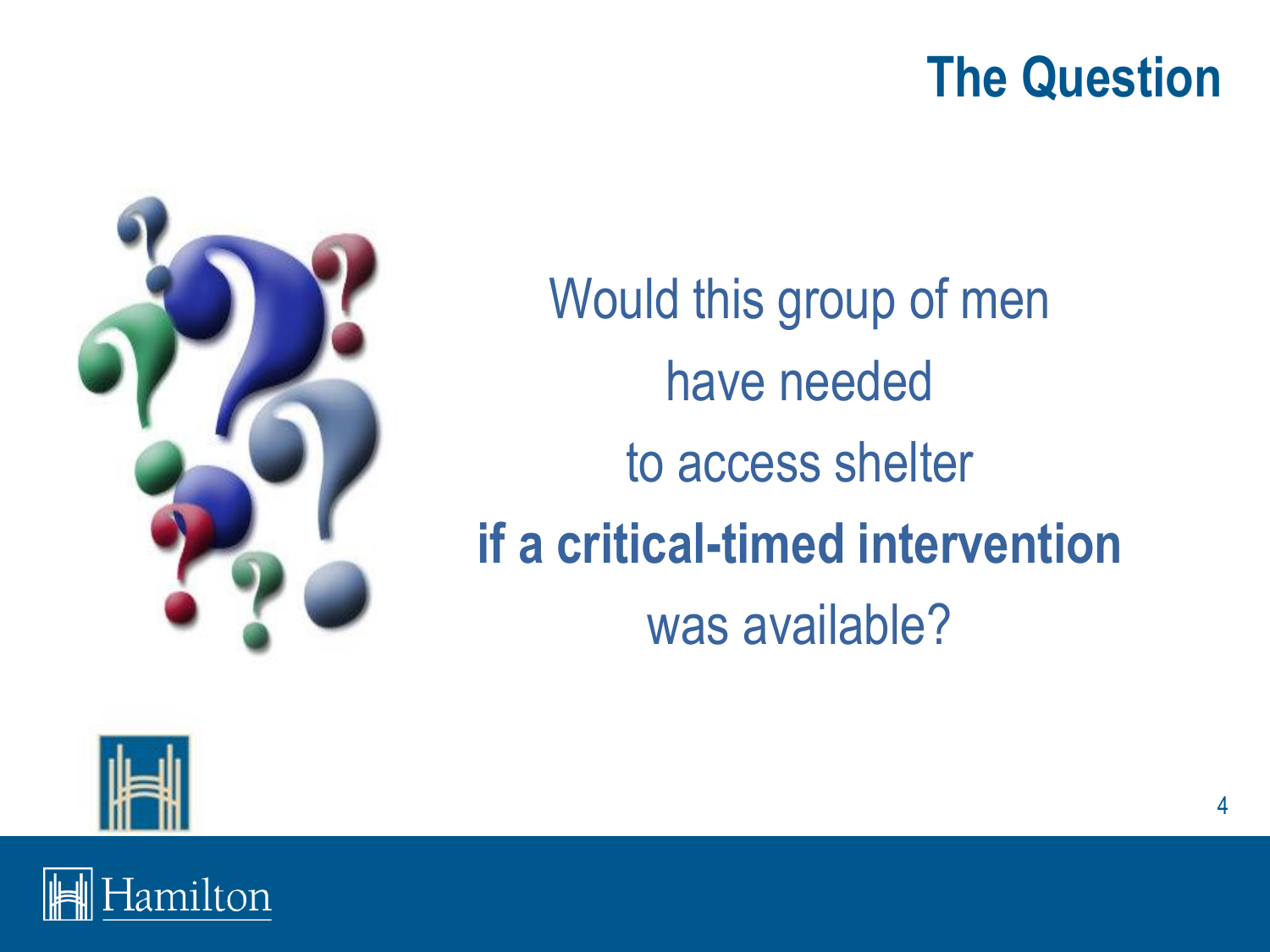



**Objective:** Individuals that have safe and appropriate alternatives to shelters are supported in achieving those services.

**Change**: Test diversion at Good Shepherd to develop recommendations for the emergency shelter system in Hamilton.



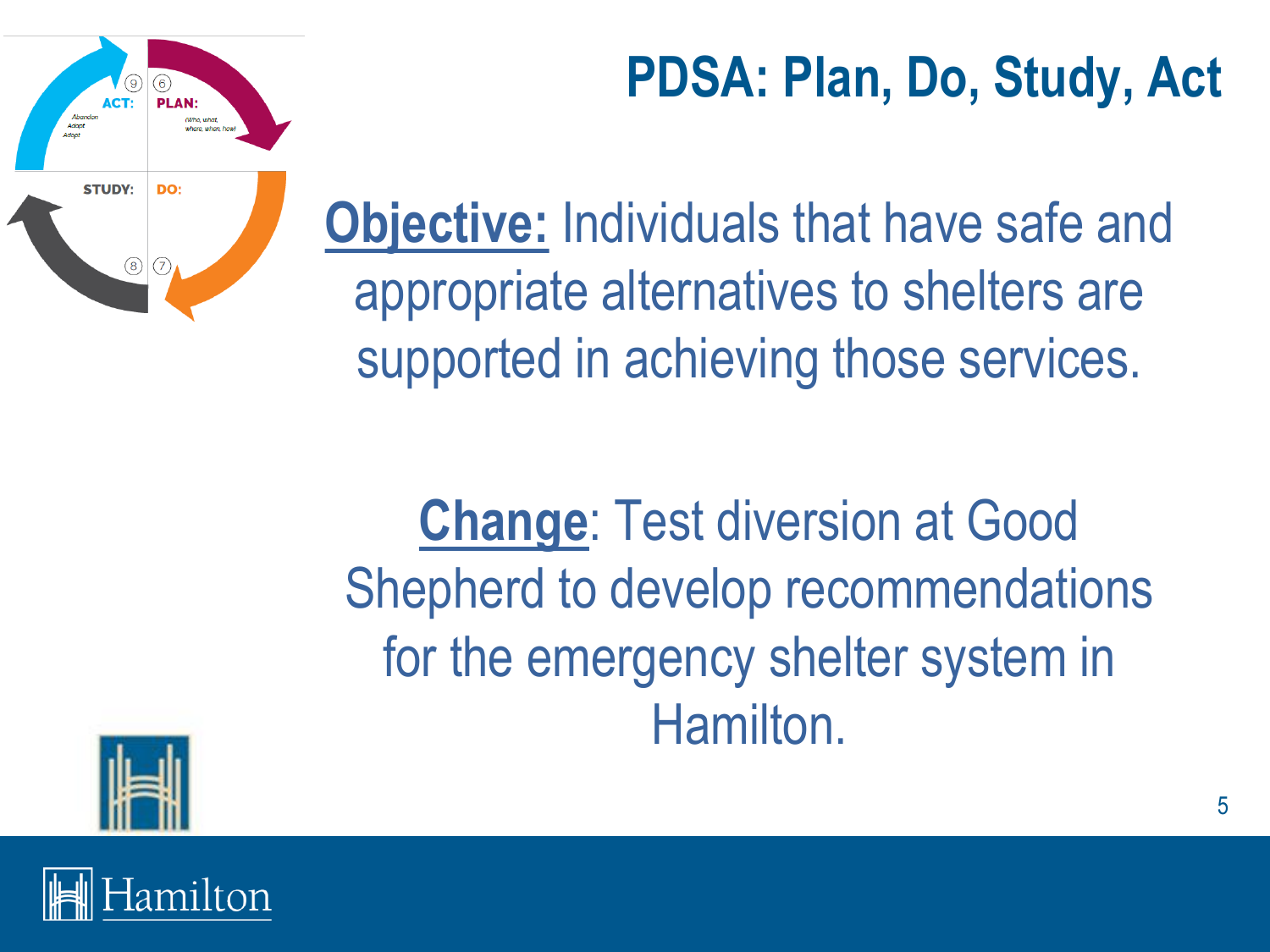## **Planning**



➢ Piloted the program at Good Shepherd Men's Centre

➢ Policy Analyst and Shelter Staff discussions to design procedures and tools for diversion



➢ OrgCode Training Provided to all three men's shelters

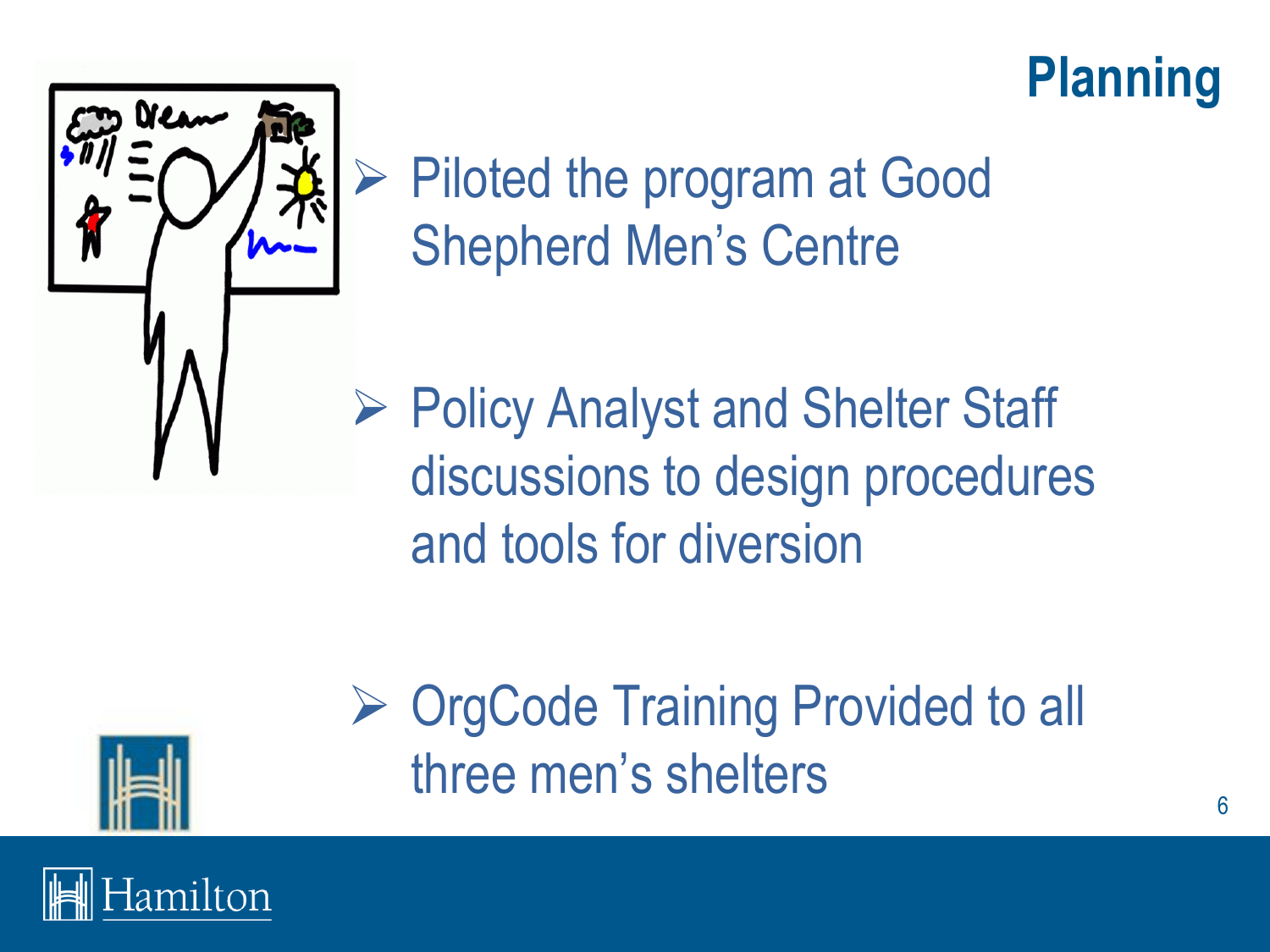## $\triangleright$  May 11, 2018: Official launch!

 $\triangleright$  90 days testing period



➢ Constant communication between Policy Analyst and Shelter staff teams



 $\triangleright$  Regular on-site visits, conversation and feedback to make adjustments as needed

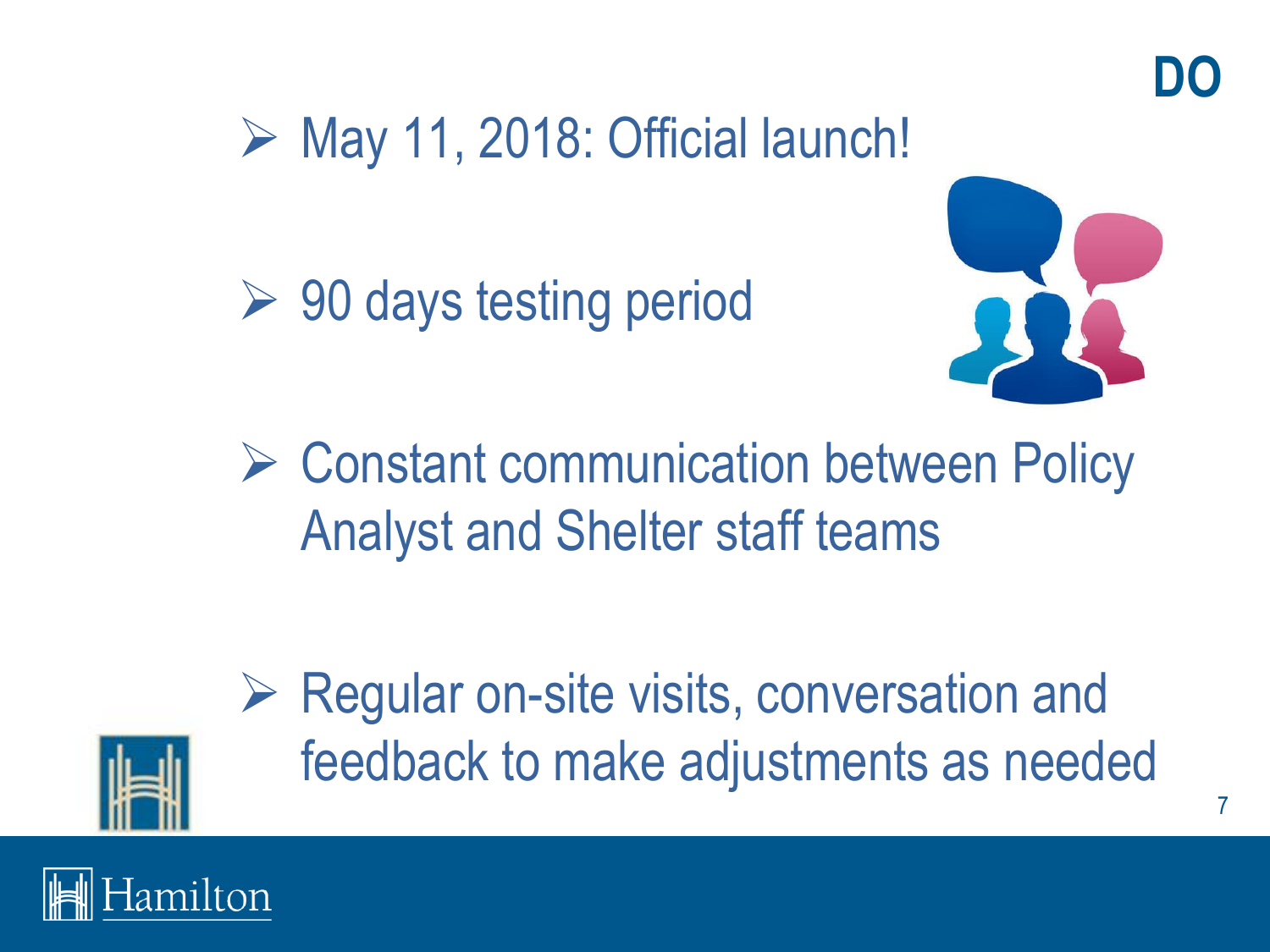

58% of individuals who called or presented at shelter were screened for diversion eligibility

Of individuals who were eligible for diversion…

- $\sim$  21% were diverted (19 men)
- $\sqrt{13/19}$  did not return to system
- $\checkmark$  6/19 returned to shelter  $\rightarrow$  4 returned to another shelter within 3 days of diversion attempt



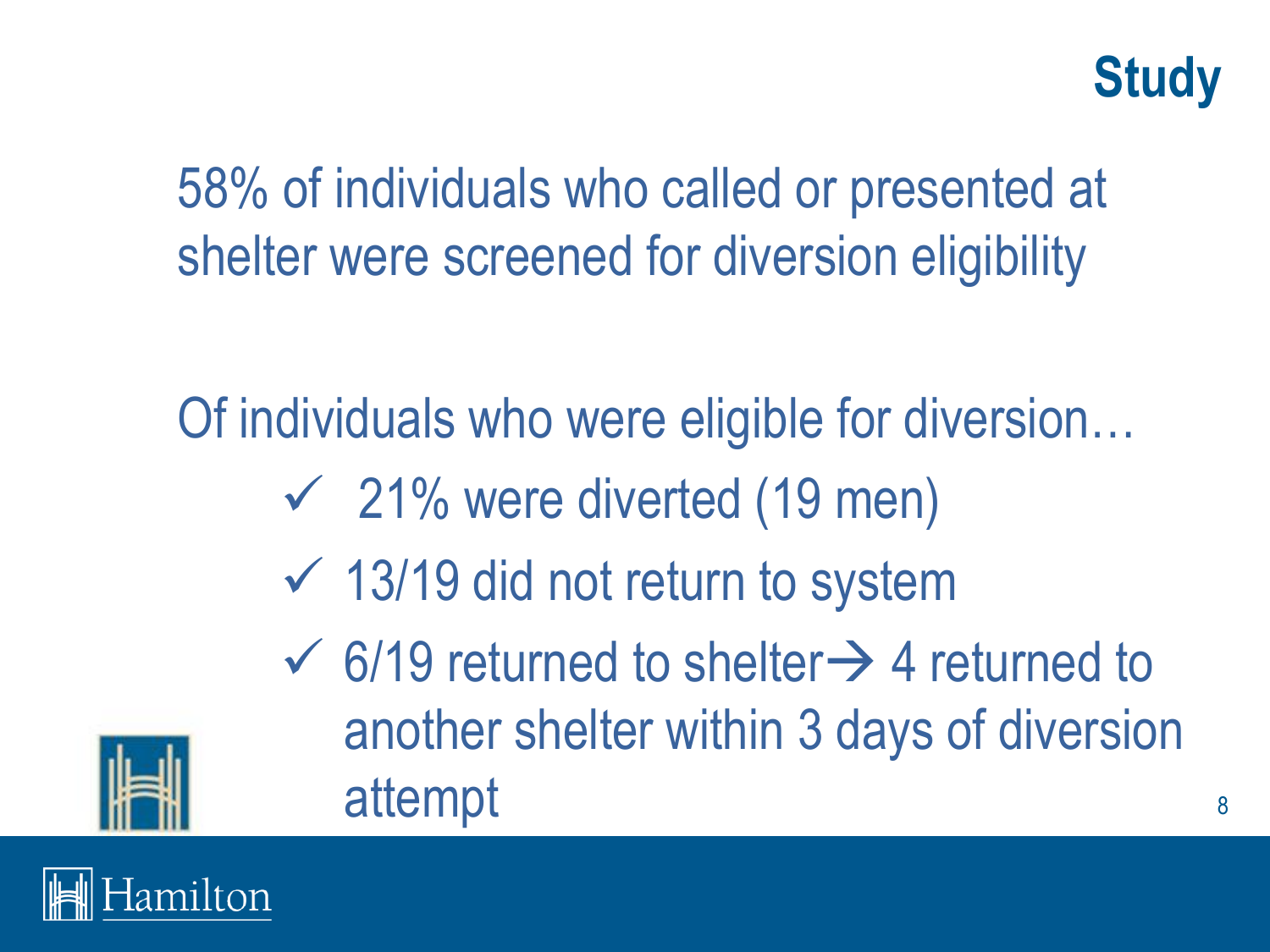#### **Flex Funds**

Of the 19 men who were diverted, flex funds were used 5 times:

- ➢ Transportation Costs (2x)
- ➢ Rent Assistance (2x)
- ➢ Rent Arrears (1x)





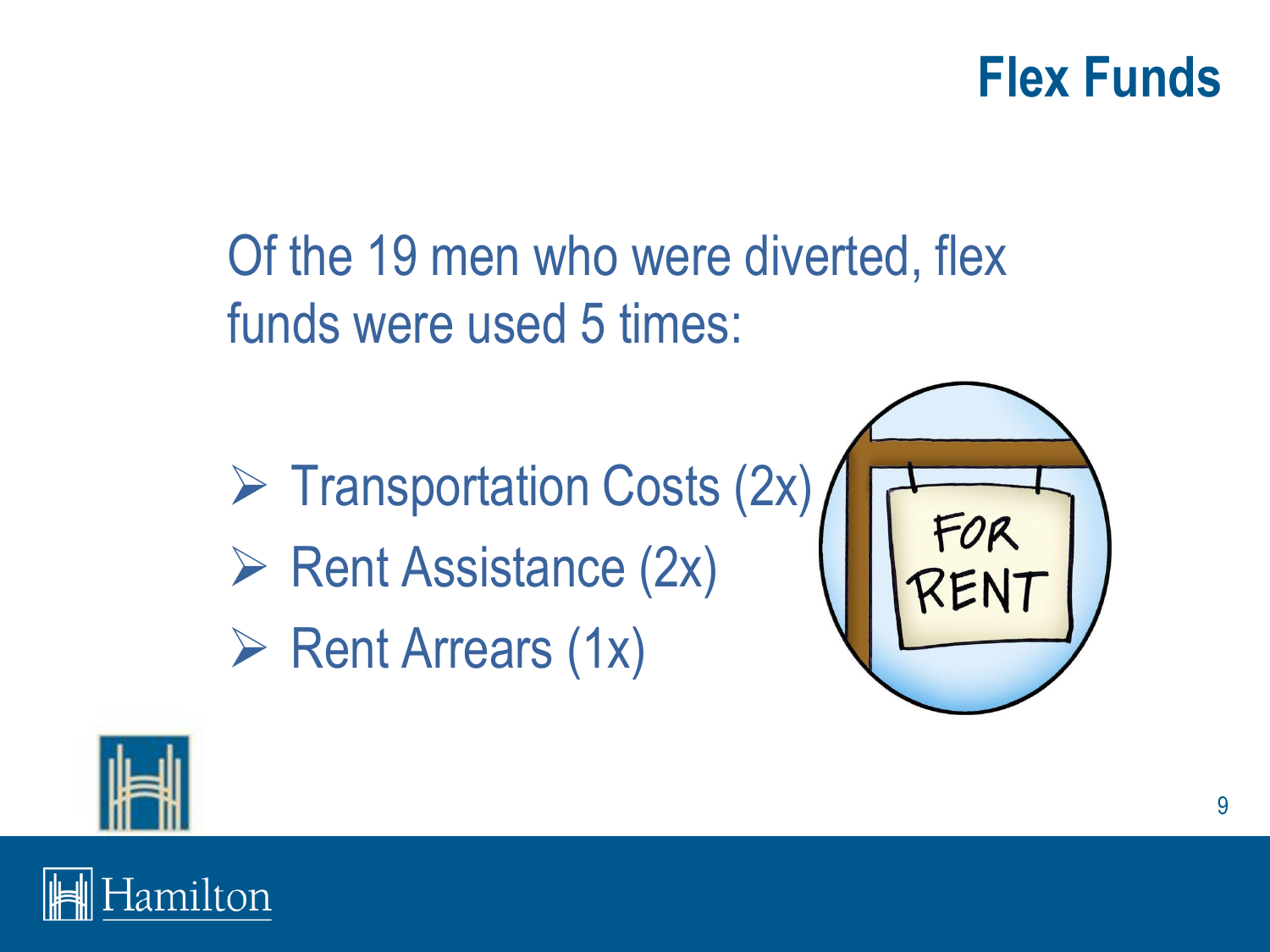## **Housing-Focused Sheltering**

# When you practice Shelter Diversion, *you also*…



 $\triangleright$  Right-match shelter beds to individuals who have no other alternative



# ➢ Initiate Housing-focused culture within shelter system

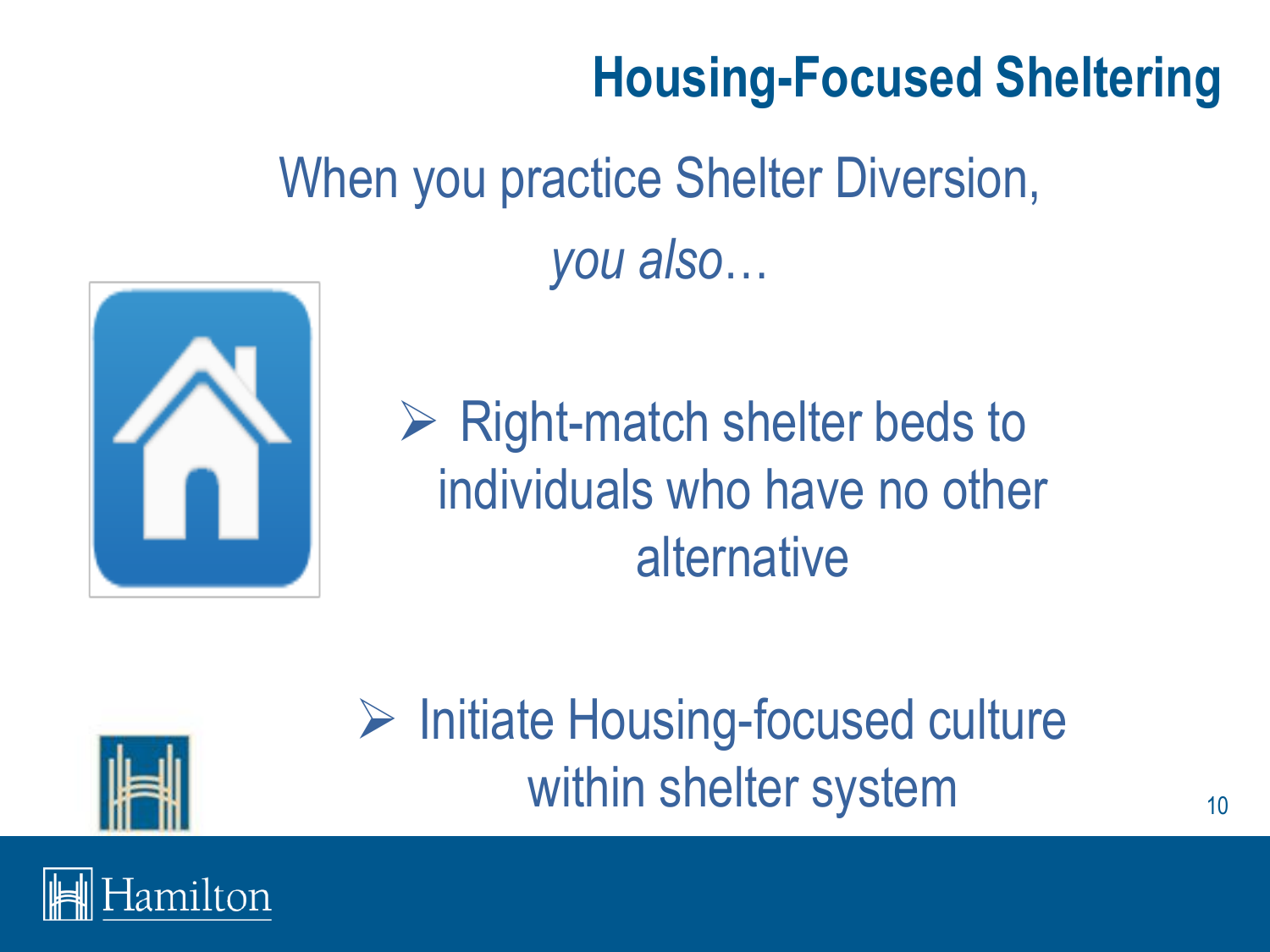# **Expanding Shelter Diversion Across Men's Emergency Shelter System**

#### ➢ New PDSA Cycle

- ➢ Across Men's Shelter System
- ➢ Standardized process
- $\triangleright$  Real-time information sharing in HIFIS
- $\triangleright$  Flex funds and extra staffing resources
- ➢ Winter months



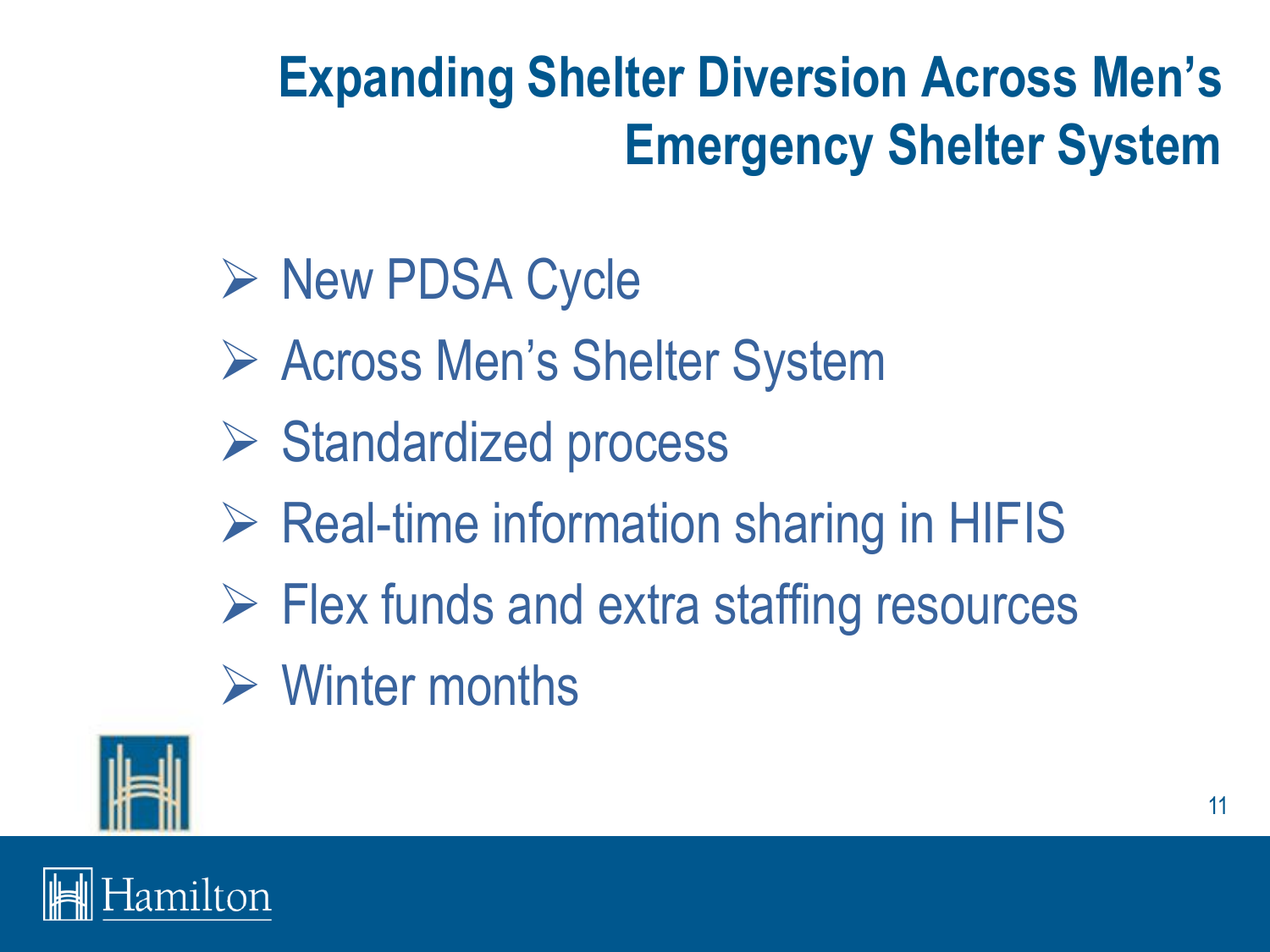#### **Remember…**

#### ➢ Have a clear vision

- $\triangleright$  Keep the overall goal in the forefront
- ➢ Maintain a growth mindset!
- ➢ Everyone's participation is needed to end homelessness



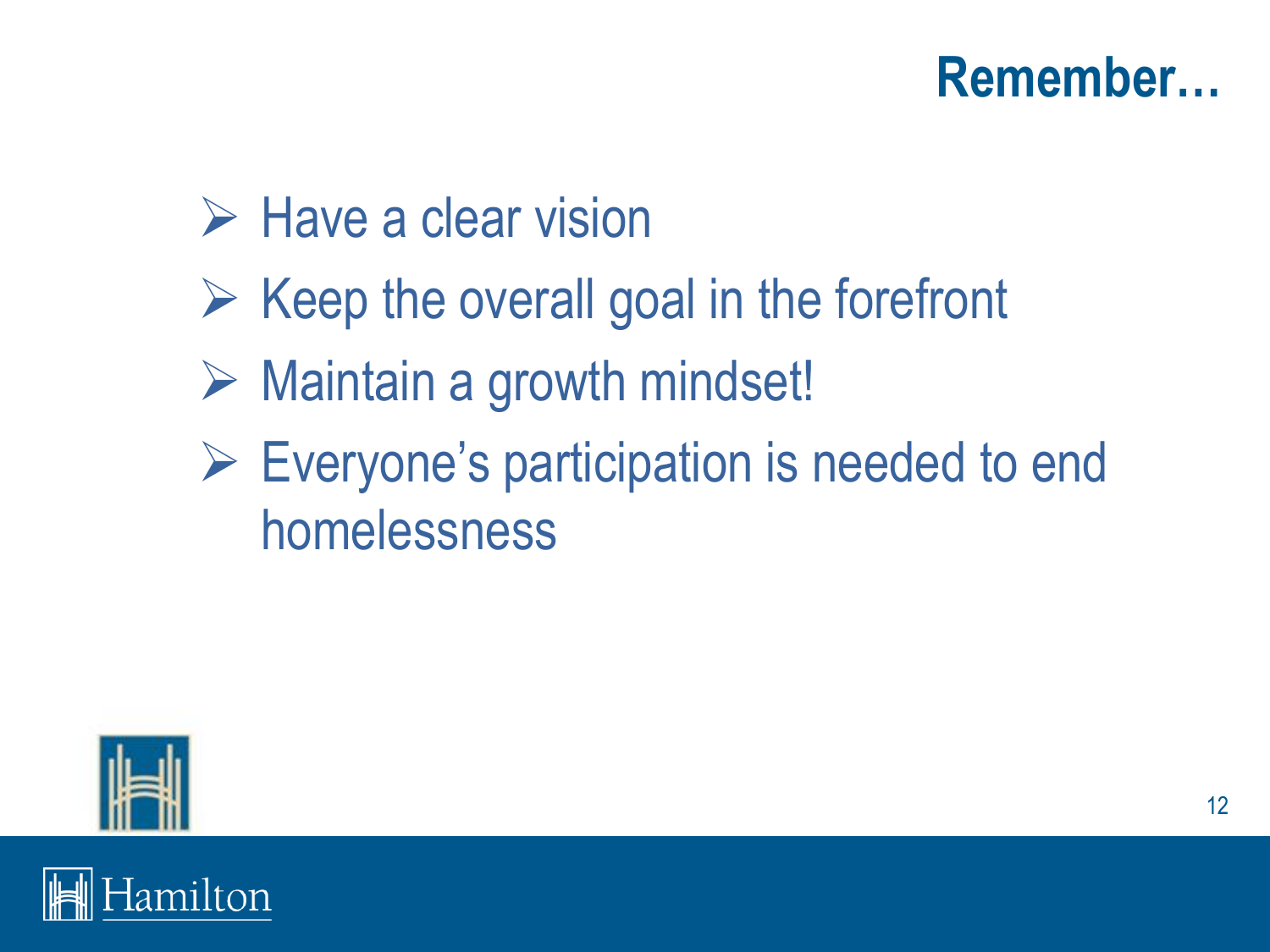*Nothing of significance was ever achieved without people working together.*

*John C. Maxwell*